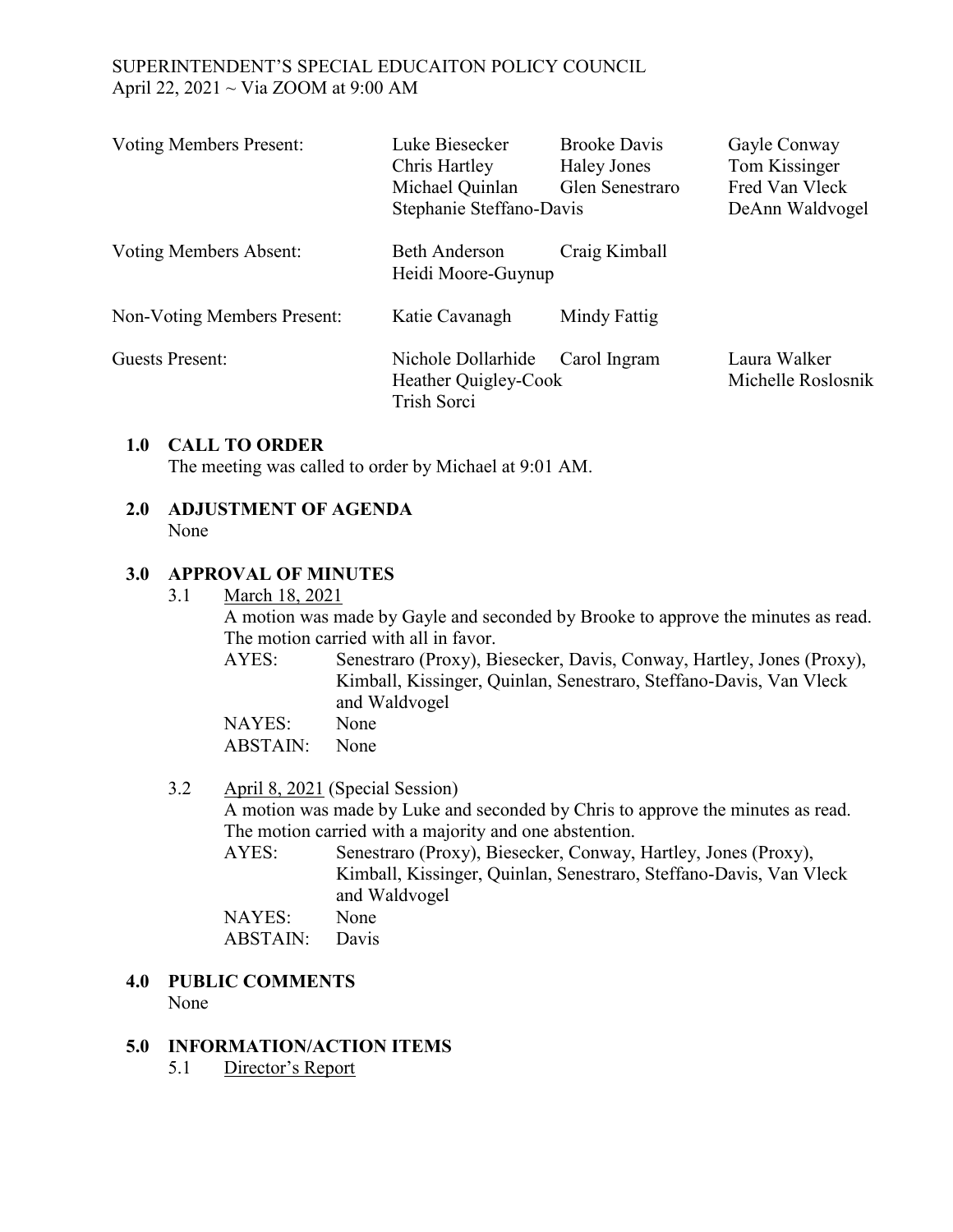Local Plan – Mindy reminded the members to have their respective boards approve and send certificate to the SELPA office by end of May.

Mindy shared that she is in a State Work Group discussing governance structure with 32 districts statewide selected to participate. One of those chosen was Arcata. A report of outcomes will be shared next year.

April 19th the SELPA Special Education Spring Meeting was held. Mindy said the attendance was great with pertinent and timely information shared. For those interested, the Power Point Presentation is now posted on the Humboldt – Del Norte SELPA website resource section.

Five Year Reporting for LRE –

Alternative Dispute Resolution (ADR) SELPA Grant – Mindy shared more news about the SELPA website progress and setting up an expanded ADR Professional Development platform will be rolled out this fall.

Statewide Inclusive practices – Mindy reported that seven districts have reached out asking for assistance with their special education departments. Mindy will be creating a community of practices and guidelines next year. SELPA, the county and districts will be collaborating with Kevin Schaefer at Supporting Inclusive Practices.

#### 5.2 Ad Hoc Reports

5.2.1 Fiscal Ad Hoc Report

Carol Ingram reviewed the topics of discussion and items moving forward for more information and discussion. Three primary topics, Facility Purchase, Behaviorist Rate and Bank of hours and LI funds. The next meeting is scheduled for May  $10^{th}$ .

- 1. SELPA Facility Purchase The Ad Hoc discussed purchase options and asked for additional information on a 50%, 75% & 100% OTT funding be provided at the next Ad Hoc meeting for review. No recommendation until further review. Will present to Policy Council at May Meeting.
- 2. Behaviorist hours and rate(s) The current rate seems overly complex and not beneficial to all LEAs. The Ad Hoc feels that it needs further information to include a list of LEAs using the bank of hours and review of contract/services.

No recommendation until further review. Will present to Policy Council at May or June meeting.

3. Low Incidence funding increase and its use – The Ad hoc would like to further explore best use of these funds and requested a list of LEAs using LI services and/or equipment. Possible options would be to reduce OTT costs by covering Low Incidence staff costs and/or a pool of funds be set aside for high costs.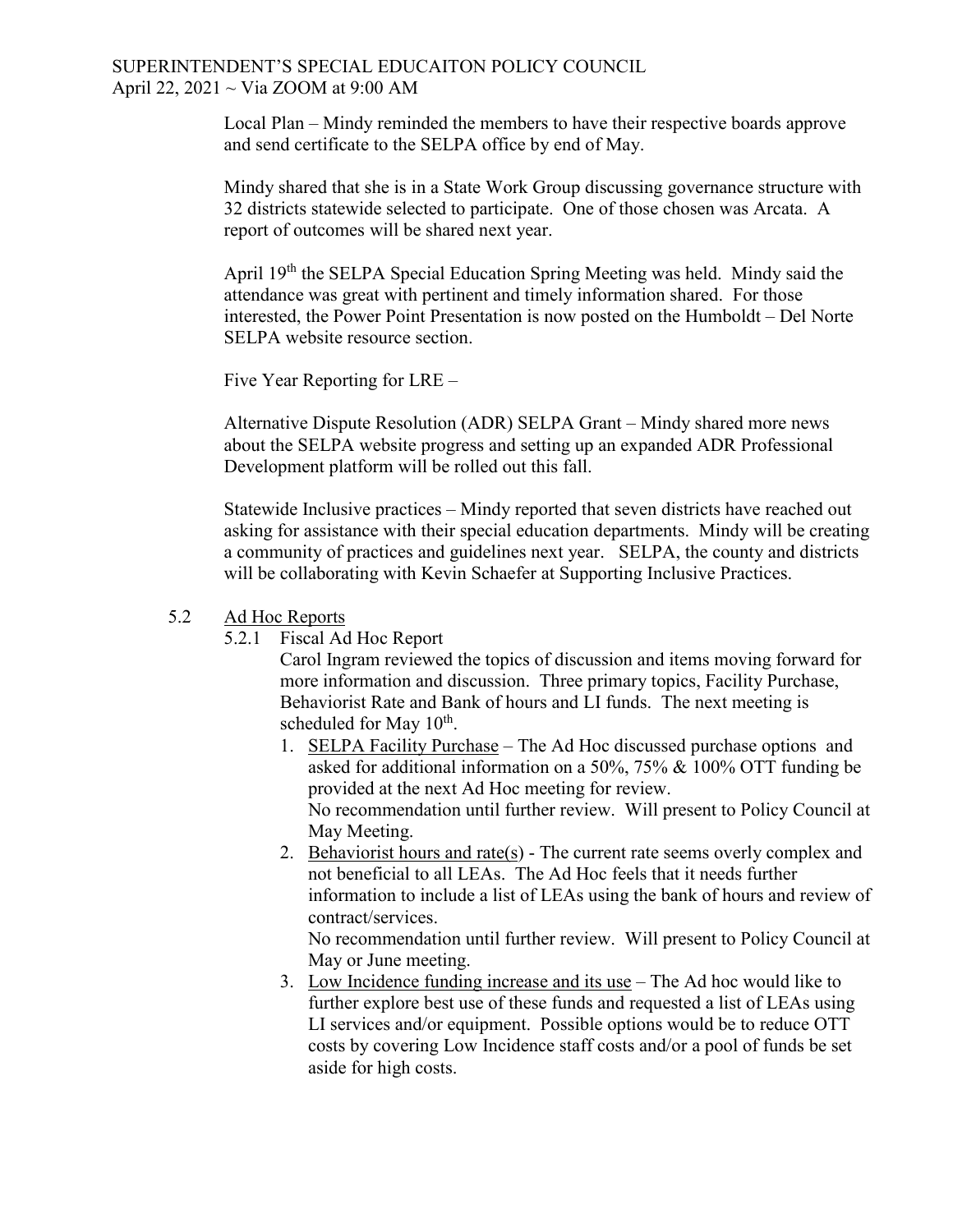No recommendation until further review. Will present to Policy Council at May or June meeting.

5.2.2 Facility Ad Hoc Report

Mindy said that we are still in the property search with some viable options. The current lease expires June  $30<sup>th</sup>$  so hoping a decision is made soon.

5.3 Legislative Advocacy Updates

Mindy reviewed upcoming bills with sponsorship from the State SELPA. She will send updates to the LEAs.

Supporting Bills –

- AB967 COVID Special Ed Fund
- AB126 Family Empowerment Center
- SB639 Special Ed minimum wage

Interest Bills –

- SB328 Rural Schools updated
- AB552 SELPA Bill
- AB555 Special Ed AT equipment exchange between SELPAs
- O'Donnell Bill Mental Health
- SB Dyslexia Risk Screening
- SB692 LCAP LRE added to dashboard and part of outcome measures

### 5.4 Beyond SST Update – Heather Quigley-Cook

Heather answered questions from the committee who agreed it was beneficial to the districts to begin the program. Heather will set up SEIS trainings and assist districts where needed to implement the program before the end of the year so that we can begin next school year. A motion was made by Stephanie and seconded by Luke to move forward with a 3-year SELPA-wide contract through June 30, 2024. The motion carried with all favor.

AYES: Senestraro (Proxy), Biesecker, Davis, Conway, Hartley, Jones (Proxy), Kimball, Kissinger, Quinlan, Senestraro, Steffano-Davis, Van Vleck and Waldvogel

NAYES: None

ABSTAIN: None

# 5.5 LEA Services Provided During COVID

Mindy reported that schools are beginning to reopen with a wide range of settings. Mindy is putting together resources on how to measure learning loss and mitigation. She is encouraging district to be proactive in meeting with families to come up with a plan for learning loss mitigation services.

### **6.0 COMMUNICATIONS**

None